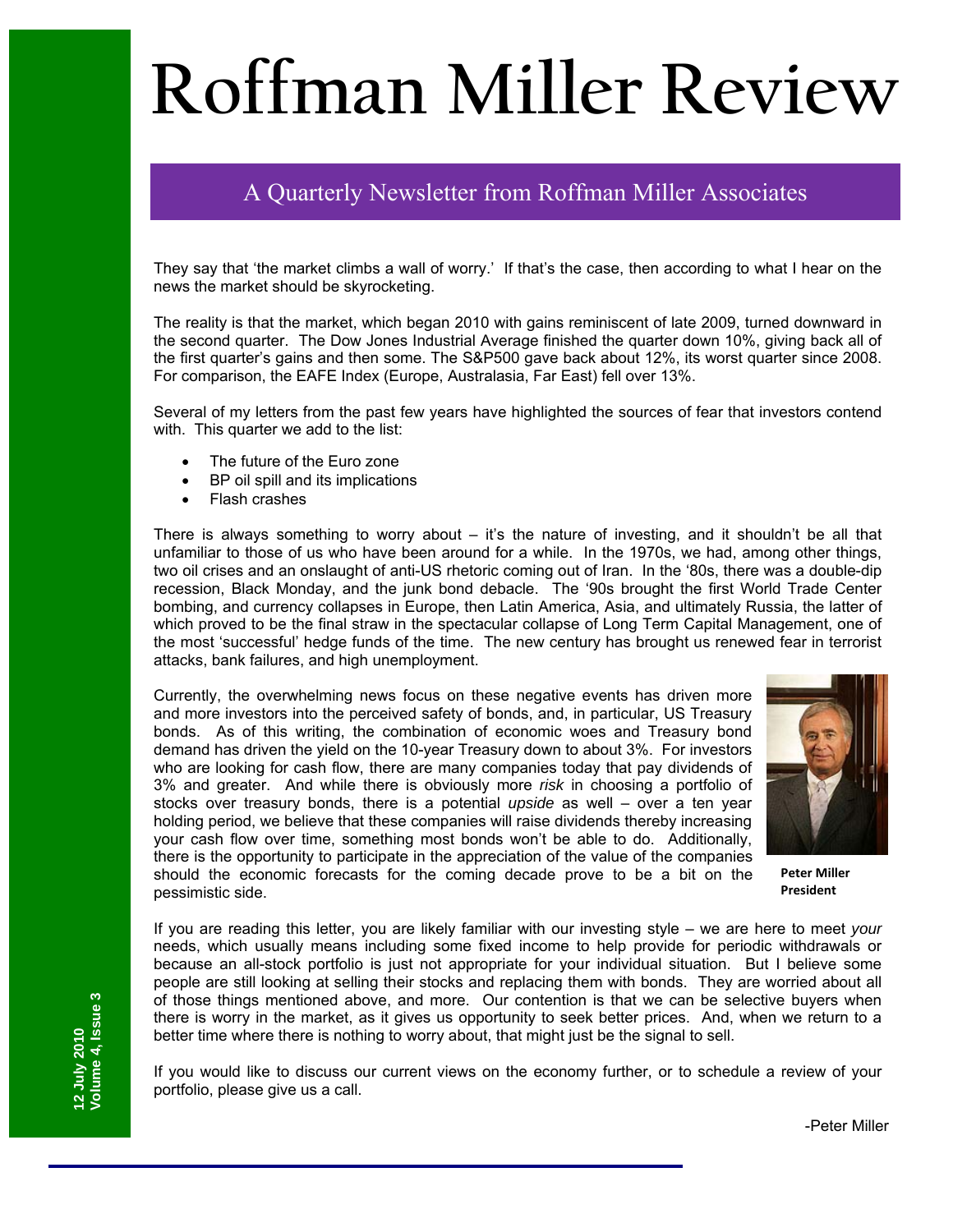#### **The 4 Percent Rule – What is the Right Amount to Withdraw from Your Retirement fund each year?**

With stagnant incomes and roller-coaster investment returns over the past decade, individuals on the brink of retirement might wonder what became of all those "rules of thumb" affecting how they handle their nest egg once they walk away from their jobs. They're still there. But the question of how well they work comes down to the individual.

Chief among them is the "Four Percent Drawdown Rule" first revealed in the October 1994 issue of the Financial Planning Association's *Journal of Financial Planning*. William Bengen wrote that retirees who took out no more than 4.2 percent of their mostly stock-based portfolio in the initial year and adjusted their remaining portfolio toward a 60/40 split in stocks and bonds each year, that money could last an average of 30 years. That approach made Bengen's work a gospel in the financial planning industry.

But after this decade, which ended with the worst recession in 70 years, some experts are taking a new look at the 4 percent rule.

1990 Nobel Laureate William Sharpe of the Stanford Graduate School of Business reported last month that this particular rule can be harmful to many simply because of its level of risk tied to stocks and other assumptions including lifespan. He suggests that planners and investors need to do a better job of assessing client risk tolerance and consider more stable investment choices like TIPS (treasury inflation protected securities) among other low-risk options as a foundation for post-retirement drawdowns.

In other words, consider client risk tolerance and the content of the portfolio more, a standard percentage of drawdown less. In fact, Sharpe points out that investors actually risk wasting money by adhering to a percentage drawdown that actually could leave more money behind after a few good investment years – in essence, the annual strict drawdown concept could lower a retiree's standard of life unnecessarily.

So what do you do? You work on the big questions first, not the numbers, and the best time to do this is as far in advance of your retirement date as possible. Here are some conversation starters for key discussions you should have with your financial planner as well as your tax and estate experts:

Set a vision of retirement and revisit it every year before and after you're retired: If you've already been working with a good investment manager or financial planner, you might have already done this. But retirement goals change as most life goals do, so treat the subject organically. Talk about the fun stuff, but state your objectives for a postretirement work picture if you want to create a new career or simply want healthier finances. Set your lifestyle expectations now and revisit them as necessary.

**Track your working-life expenses for 3-6 months and examine how well your current retirement nest egg and other resources could support that spending:** This is where your imagined vision of retirement becomes real -- or falls apart. A thorough examination of your current spending habits is a great first step in determining how realistic your preparation for retirement has actually been. It will also provide a picture of what else has to be done.

**Consider worst-case scenarios:** For many retirees, increasing healthcare expenses and the cost of end-of-life-care account for significant spending. As a result, many retirees may pay for expensive experimental treatments to fight disease or long-term home or nursing home care. Current statistics from AARP show that the average home health care aide makes \$18 an hour and a private nursing home room costs \$78,000 a year. While public aid picks up medical expenses for those who exhaust their assets in most states, most of us desire more than minimal standards of care. Health care reform is not even close to solving this problem, so it's time to plan.

**Build a phased-in retirement:** Many companies are becoming more open-minded about keeping older workers on the payroll or actually hiring more workers over age 60. Keep apprised of such opportunities and the skills it will take to take advantage of them – a successful phased-in or post-retirement work plan will require more than sensible financial planning. It may also require training and other personal investments, so keep your ear to the ground and always be ready to consider a fresh perspective on your value in the workplace.

*July 2010 — This column is produced by the Financial Planning Association, the membership organization for the financial planning community, and is provided by Bob Hofmann, a local member of FPA.* 

#### **Related Facts:**

- 64% of Americans over the age of 55 that were surveyed did not know that bond prices rise when interest rates fall (source: Michigan Retirement Resource Center)
- The number of active participants in defined benefit pension plans in the private sector has declined by 26% since 1990 while the private sector workforce has grown by 22% (source: GAO)
- The wealthiest 1% of Americans own 35% of the total net worth in the nation (source: Edward Wolff, New York University)
- 1 out of every 143 deaths in the USA in 2008 resulted in the payment of federal estate taxes (source: Bloomberg BusinessWeek)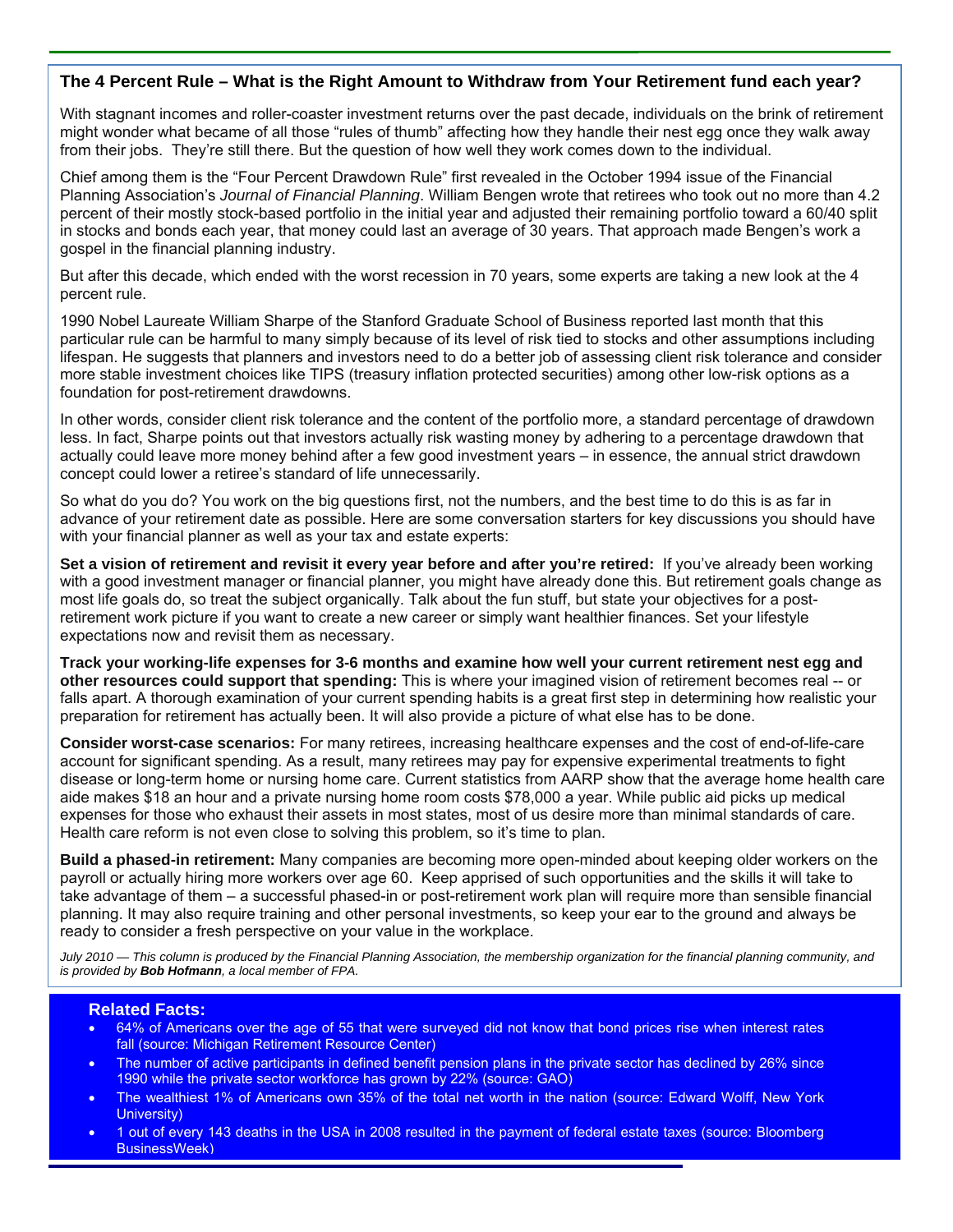### **Where are those higher interest rates?**

By Ryan Crooks

Around this time last year and even just a few months ago, the 10-year Treasury bond traded around 4.00% and most headlines and media reports would have you believe that doing anything

| Mortgage Rates*          |        |
|--------------------------|--------|
| 30 Year Fixed            | 4.63%  |
| 15 Year Fixed            | 4.09%  |
| 1 Year ARM               | 3.20%  |
| <b>US Treasury Rates</b> |        |
| Two year                 | 0.633% |
| <b>Five Year</b>         | 1.84%  |
| Ten Year                 | 3.06%  |
| <b>Thirty Year</b>       | 4.04%  |

but rolling over very short maturity bonds or putting your cash in money market funds yielding just a few basis points would be disastrous for fixed income portfolios. Now, the 10-year is trading just above 3.00% and anyone having to reinvest those short maturities or considering deploying some of their money market funds, after realizing they can't live on the nominal interest provided by either, is faced with the prospect of buying bonds at rates lower than the ones they were unwilling to accept last year or considering buying longer maturity bonds that subject their portfolios to even greater interest rate risk. We continue to



experience a very difficult rate environment for anyone trying to achieve some semblance of a 'reasonable' yield on their savings while also protecting themselves from interest rate risk, but it is also a good demonstration of why laddering bonds is so effective.

The fixed income market is like all others in that it can surprise everyone even when it seems there is but only one direction for the market to go. The extraordinary government stimulus and the strong market recovery over the last year had most believing that higher inflation and interest rates were only a matter of time. However, excess optimism and events like the European debt crisis, the gulf oil spill, the threat of war on the Korean peninsula as well as others have proven again that the dollar is the world's reserve currency and enjoys a flight to safety in times of uncertainty. Couple this global flight to safety with weak stock market performance domestically over that last couple of months and you can see how the 10-year traded as low as 2.93% at the beginning of the month. Despite how surprisingly low interest rates have gone, we do not want to be surprised again next month, quarter or year if unforeseen market conditions create an even lower interest rate environment. Laddering bond portfolios allows us to capture better yields in intermediate and longer dated maturities in this type of environment while still maintaining liquidity and controlling interest rate risk if and when the trend reverses.

Contact your portfolio manager or call me directly if you have any additional questions on how we go about constructing fixed income portfolios. RC \*Source: Bankrate.com, WSJ

#### **Federal Debt Facts:**

In June 2000, the US had about \$5.6 trillion of outstanding debt ● That number now stands at \$13.2 trillion ● Approximately \$1.6 trillion in new debt was accrued over the past year  $\bullet$  Over the past twelve months, there has been a \$1.5 trillion rise in outstanding Treasury Notes – the bonds that mature in one to ten years (with rates as low as they are today, perhaps the government should be locking in the long-term rates much like today's homeowners who are refinancing their homes, instead of accruing liabilities that will need to be refinanced much sooner?)

#### **Where does the money go?**

- 20% of the US Government budget, about \$715 billion, goes towards Defense and related activities
- Another 20% will be spent on Social Security, providing an average \$1,117 per month for 36 million retired workers (plus survivor and disability benefits for another 16 million people)
- Medicare, Medicaid, and CHIP, the three health insurance programs, will account for 21% about \$753 billion



#### **Additional Facts..**

- The size of the US economy at the end of 2009 (\$14.3 trillion) was larger than the combined size of the 3 countries ranked 2-3-4 in the world. The collective size of Japan, China, and Germany was \$13.2 trillion (source: International Monetary Fund)
- The size of the economy of Greece (approximately \$350billion) is equal to that of the US state of Georgia (source: International Monetary Fund)
- The three summer months (June-July-August) have produced an average total return loss of 0.4% for the S&P500 index over the last 20 years. (source: BTN research)
- Using the Treasury Department's projection of \$3.72 trillion of spending, the US government is anticipating spending of \$10.2 billion every day during fiscal 2010.
- Americans are expected to spend \$1.6 billion a day at restaurants and bars in 2010 (source: National Restaurant Association)